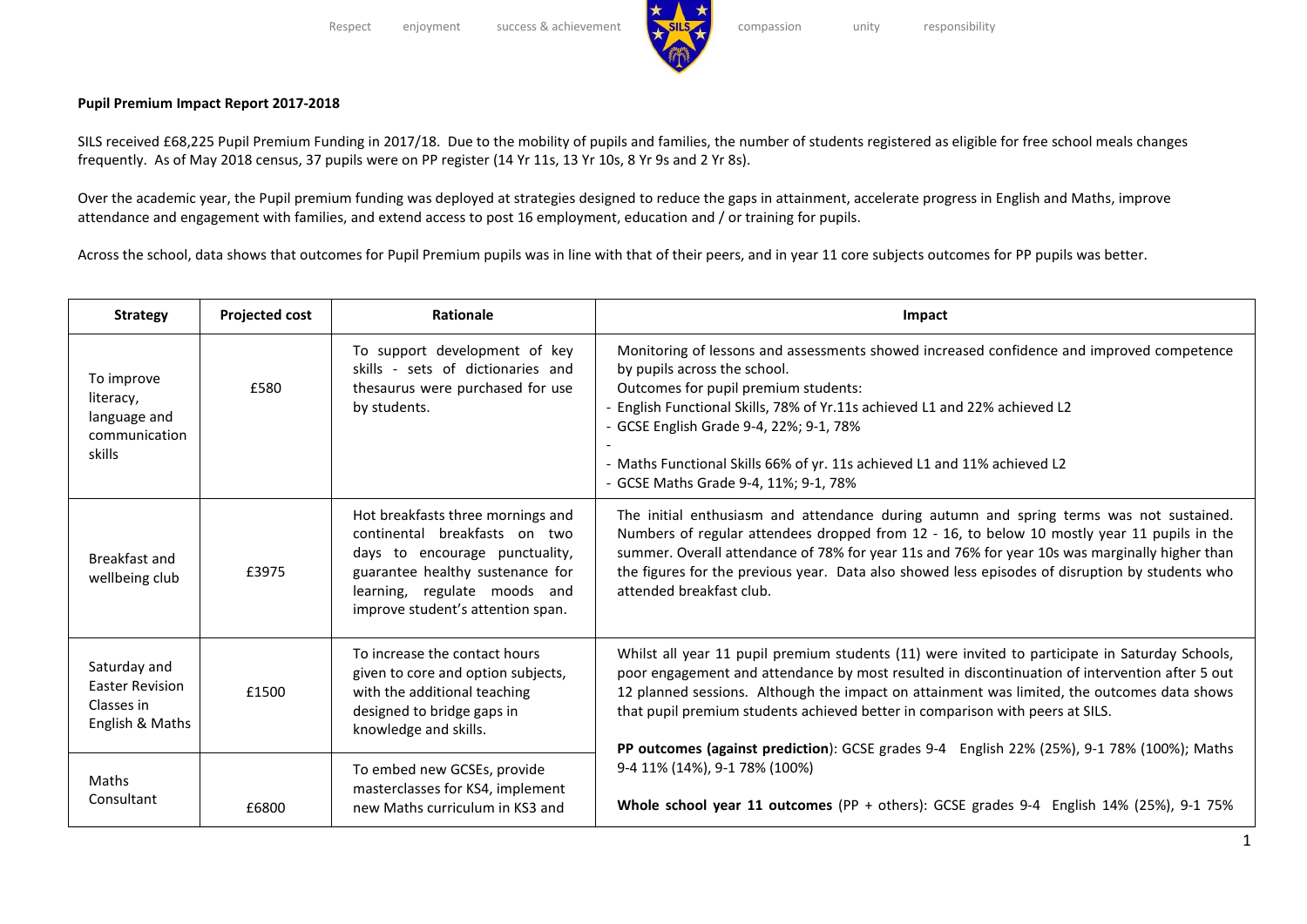|                                                                         |         | whole school numeracy policy.                                                                                                                                                                                | (88%); Maths 9-4 7%, 9-1 68%                                                                                                                                                                                                                                                                                                                                                                                                                                                                                                                                                                                                                                                                                                                                                                                                                                  |
|-------------------------------------------------------------------------|---------|--------------------------------------------------------------------------------------------------------------------------------------------------------------------------------------------------------------|---------------------------------------------------------------------------------------------------------------------------------------------------------------------------------------------------------------------------------------------------------------------------------------------------------------------------------------------------------------------------------------------------------------------------------------------------------------------------------------------------------------------------------------------------------------------------------------------------------------------------------------------------------------------------------------------------------------------------------------------------------------------------------------------------------------------------------------------------------------|
| Physical<br>Education:<br>additional 1 day<br>/ week teacher<br>support | £8748   | To increase the health and well-<br>being of pupils. For pupils to<br>participate in a range of sports.<br>For effective teaching and delivery<br>of PE at KS3 and KS4.                                      | We await the ratification of awards, with 45% of students expected to make predicted progress<br>from baseline in BTEC Sport and 50% to achieve Levels equivalent to 4/5 and above at GCSE.                                                                                                                                                                                                                                                                                                                                                                                                                                                                                                                                                                                                                                                                   |
| Attendance &<br><b>Welfare Officer</b>                                  | £13,900 | To improve attendance and well-<br>being of pupils in all Year groups.<br>Working with families and other<br>professionals on actions which<br>ensure that pupils attend school<br>regularly and punctually. | The weekly and half termly rewards for improved attendance and academic success delivered<br>improvements of above 85% attendance for more than half of pupil premium cohort.<br>The work with families, professionals and celebration of improvements / recognition via<br>assemblies, displays and awards, not only contributed to improved self-esteem and confidence,<br>but resulted in improved attendance for many who previously had history of poor attendance.<br>Of the pupil premium cohort,<br>- 11% had attendance above 90%<br>$-36\%$ had attendance of 80 - 90%%<br>$-18\%$ had attendance $70-80\%$<br>Further incentives and provision supported the delivery of additional qualifications; and special<br>mention is made of the year 10 cohort, who achieved a 60% CMI L2 qualification pass rate in June<br>2018 (i.e. 6 out 10 passes) |
| Student<br>incentives and<br>rewards                                    | £8593   | To improve attendance and<br>punctuality; motivate and raise<br>aspirations; and support delivery<br>of additional qualifications (arts<br>award + $CMI L2$ )                                                |                                                                                                                                                                                                                                                                                                                                                                                                                                                                                                                                                                                                                                                                                                                                                                                                                                                               |
| Work<br>experience                                                      | £1,462  | To ensure that pupils receive a<br>meaningful, relevant interesting<br>experience of the work place; as<br>part of preparation for the next<br>phase.                                                        | 90% of year 11 cohort and pupil premium students fully engaged and participated in the week<br>long work place learning. Further career workshops and preparation / support with college<br>application meant that majority of year 11 students received a conditional college or<br>apprenticeship offer for post 16 learning. The levels of NEET post SILS should be below 5%.                                                                                                                                                                                                                                                                                                                                                                                                                                                                              |
| Aspirational<br>mentoring<br>(by Mentivity)                             | £9750   | To improve confidence,<br>attendance, punctuality and<br>outcomes of targeted cohort (16<br>pupils).                                                                                                         | Of the 10 FSM pupils in the targeted cohort: 50% have decreased exclusions; 50% have improved<br>attendance; 50% have made improved progress; 50% have applied to college and references<br>received; and one pupil has made significant progress in all areas.                                                                                                                                                                                                                                                                                                                                                                                                                                                                                                                                                                                               |